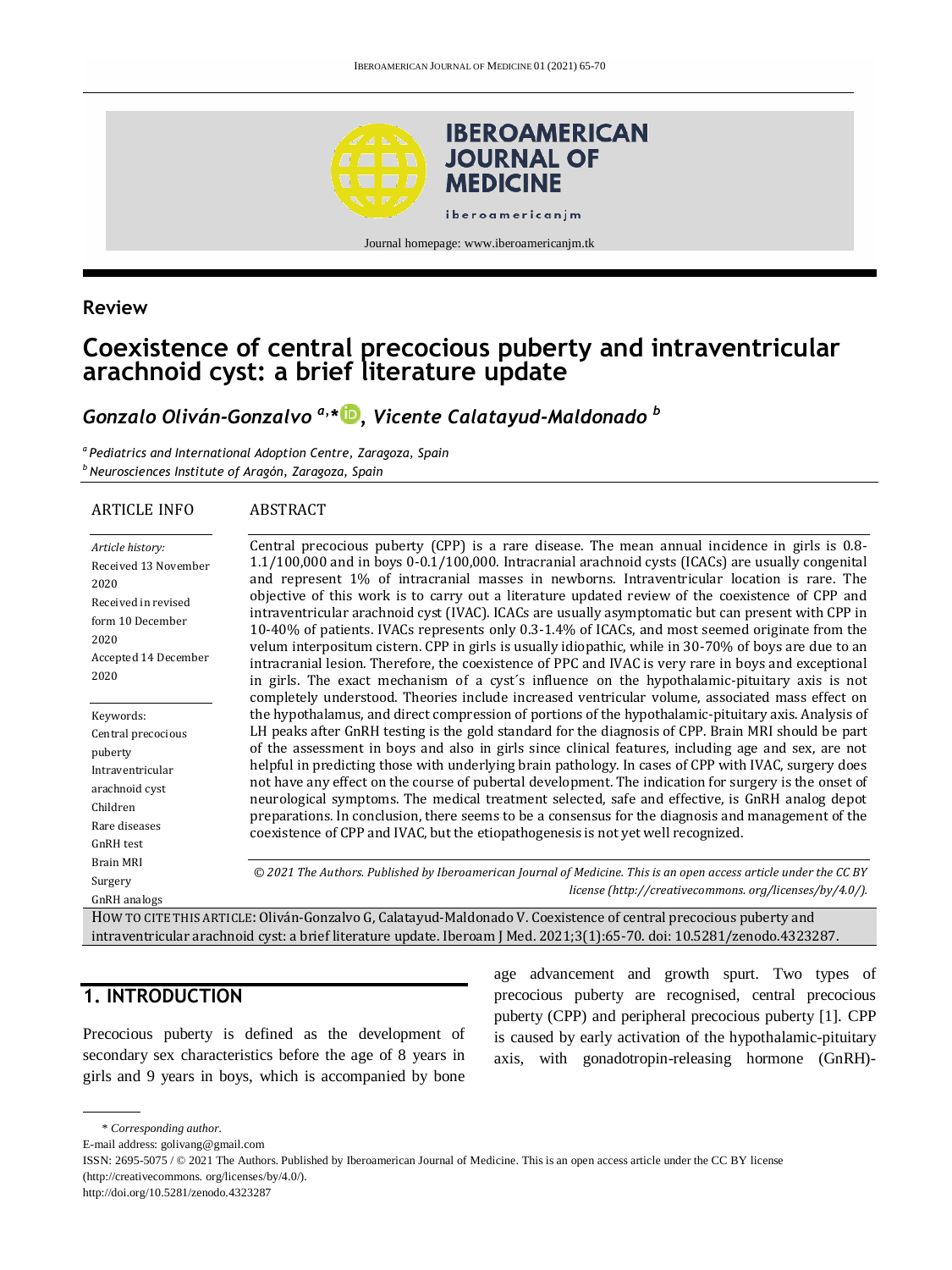stimulated gonadotropin secretion causing gonadal maturation [2]. In peripheral precocious puberty, serum sex steroid levels are elevated independently of gonadotropin secretion, and the gonads do not undergo maturation [3]. Precocious puberty may be isosexual (involving secondary sex characteristics that are gender matched) or heterosexual (involving sex characteristics of the opposite gender). CPP is always isosexual, whereas peripheral precocious puberty may be isosexual or heterosexual [1-3].

Intracranial arachnoid cysts (ICACs) are considered benign developmental anomalies that occur within the arachnoid membrane that undergoes a splitting and traps cerebrospinal fluid inside. In most cases, they are congenital, and usually do not cause any symptoms throughout an individual's life [4, 5]. In cases in which symptoms occur, headaches, nausea, vomiting, dizziness and hydrocephalus are common. Rarely cause malformation of certain cranial bones, resulting in macrocephaly [6, 7]. A variety of additional symptoms occurs in some children depending upon the size and location of the cyst. Such symptoms include lethargy, seizures, hemiparesis, ataxia, vision abnormalities, hearing abnormalities, developmental delays, behavioral changes, cognitive impairment, and difficulties with balance and walking [4-7]. ICACs can also present with variable endocrine manifestations, although only 10% to 40% of patients have CPP [8-14]. Intraventricular location is rare, account less than 1% of the total ICACs [4, 5].

The objective of this work is to carry out a literature updated review of the coexistence of CPP and intraventricular arachnoid cyst (IVAC).

#### **2. EPIDEMIOLOGY**

The mean annual incidence rates of CPP in girls ranging from 0.8 to 1 per 100,000 girls. The incidence in boys is approximately 10- to 15-fold lower. In Spain, the global prevalence of CPP is 0.00019 (girls: 0.00037; boys: 0.000046), with an annual incidence ranging from 0.02 and 1.07 new cases per 100,000 (girls: 0.13- 2.17; boys: 0-0.23) and an incidence rate from 1997 to 2009 of 5.66 cases per million people at risk / year (girls: 11.23; boys: 0.96). Therefore, CPP is a rare disease with a clear female predominance (approximately 10:1) [15].

ICACs account for roughly 1% of intracranial masses in newborns. The most frequent location is the middle fossa (30-60%), followed by the sellar and suprasellar region (10-20%), the quadrigeminal cistern (10%), the cerebellopontine angle (10%), and the vermis (9%). The remaining occurs in other regions. Intraventricular location is rare, in both children and adults, and represents less than 1% of the total [4, 5, 10, 13, 14, 16]. In fact, Al-Holou et al. [7] reported only 0.3% located in the ventricle among 309 cases of ICACs, and Shim et al. [6] reported only 1.4% among 209 cases.

Therefore, the coexistence of CPP and intraventricular arachnoid cyst (IVAC) is very rare in boys and exceptional in girls. The etiopathogenesis is not well recognized.

# **3. ETIOPATHOGENESIS**

CPP may be idiopathic or related to a central nervous system lesion such as a neoplasm, cyst, trauma, infection, midline anomalies and hydrocephalus. CPP in girls is usually idiopathic, whereas, most cases in boys are due to an intracranial lesion [1, 2, 17]. The prevalence of intracranial lesion ranges from 30% to 70% in boys, and from 7% to 15% in girls, depending on the series [13, 16, 18-26].

CPP involves activation of the hypothalamic-pituitarygonadal axis such that GnRH released from the hypothalamus causes gonadotropin secretion by the pituitary gland, leading to ovulation or spermatogenesis. The exact mechanism of a cyst's influence on the hypothalamic-pituitary axis is not completely understood. A general concept is disruption of the normal influence of the hypothalamus on the pituitary gland [27]. One hypothesis is based on mass effect of the cyst on the hypothalamus [8, 28]. Theories regarding the role of hydrocephalus in CPP include increased ventricular volume and associated mass effect on the hypothalamus, as well as direct compression of various portions of the hypothalamic-pituitary axis [27, 29].

IVACs represent simple cystic structures. The origin of these lesions is controversial, since the ventricles are lined with ependyma and not containing arachnoid membranes. Researchers have suggested that the origin seems to be secondary to the displacement of arachnoid cells by the vascular mesenchyma through the choroidal fissure during the process of choroid plexus development. In some cases, it seems to be secondary to an extension of a subarachnoid arachnoid cyst through the choroidal fissure and into the lateral ventricle [5, 30, 31].

More recently, in 2016, Knie el al. [32], analyzing followup neuroimages after neuroendoscopic cyst fenestration findings suggest that the IVACs were either originating from the velum interpositum cistern or from the quadrigeminal cistern. Based on this theory an arachnoid cyst that has its origin laterally may extent through the choroidal fissure to the lateral ventricle when growing. As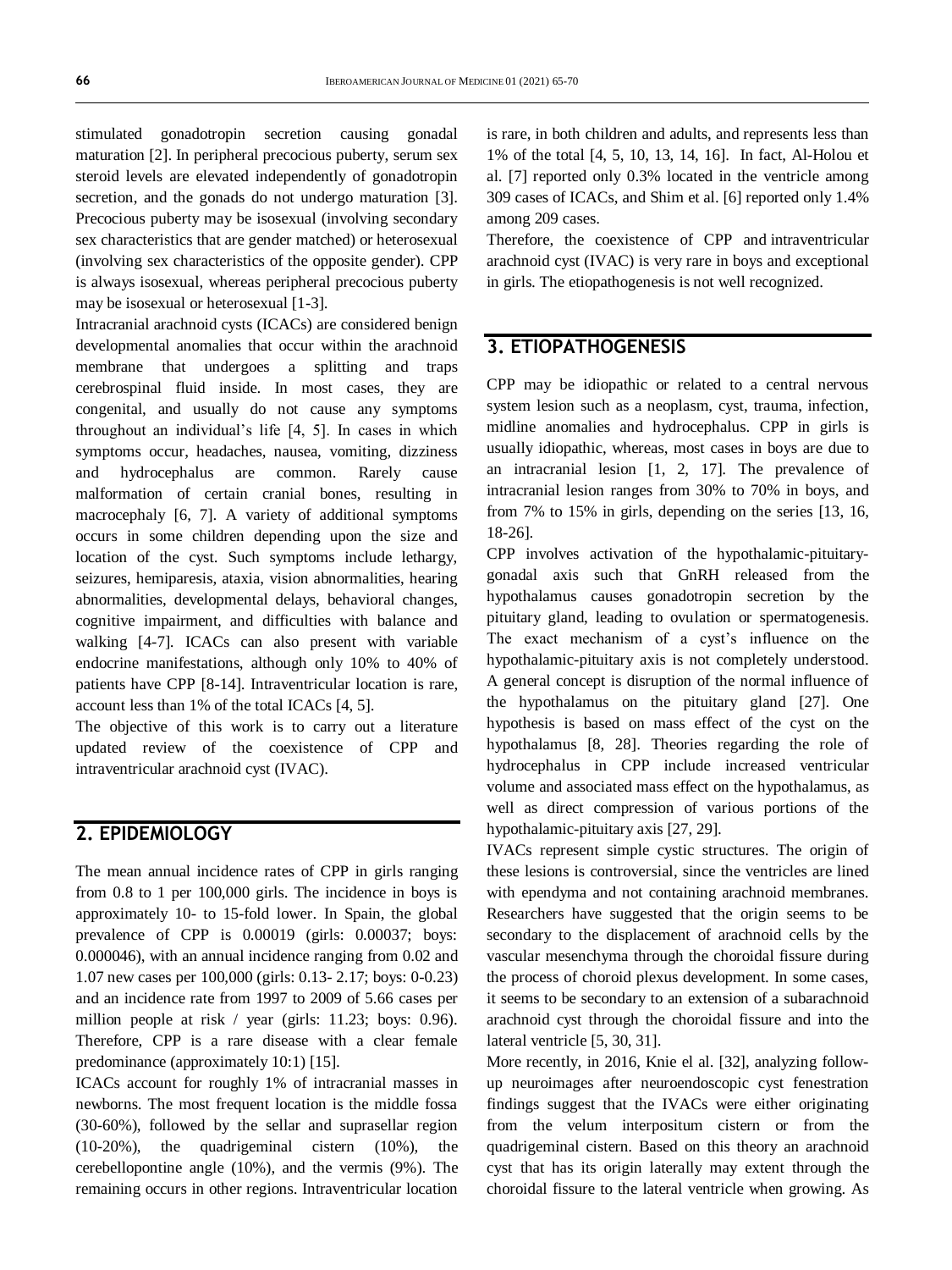the lateral ventricle is larger than the velum interpositum cistern, this cyst becomes more prominent. Arachnoid cysts of the quadrigeminal cistern have a close relationship to the posterior midbrain, which causes distortion or compression of the aqueduct leading to hydrocephalus, whereas in cysts deriving from the velum interpositum cistern hydrocephalus is a rare finding. Histologically, the cyst wall has arachnoid origin but can be covered with the ependymal layer when it protrudes into the lateral ventricle through the choroidal fissure. Knie el al. [32] suggest that based on the analysis of neuroimaging, it would be possible to describe the origin of an arachnoid cyst beforehand. They differentiated cysts originating from velum interpositum cistern from those originating from the quadrigeminal cistern by the long axis of the cyst. A cyst originating from the velum interpositum cistern is usually located parietal at the long axis of the ventricle. A quadrigeminal cyst extends from the midbrain in a parietal direction towards the corpus callosum. During its extension, it can grow laterally into the lateral ventricle, and thus mimicking a velum interpositum cyst. These researchers concluded that most IVACs seemed to originate from the velum interpositum cistern and some seemed to extend from the quadrigeminal cistern.

### **4. DIAGNOSIS**

For the diagnosis of CPP, hormone studies are needed in addition to the clinical data regarding signs of pubertal onset. Analysis of LH peaks after GnRH testing is the gold standard in the biochemical diagnosis. Imaging studies, such as bone age, pelvic ultrasound and brain magnetic resonance imaging (MRI), are also very useful. Furthermore, genetic testing must be incorporated in familial cases [21, 24]. See the diagnostic algorithm for CPP in girls (Figure 1) and boys (Figure 2).

Traditionally, CPP has been characterized by the increase of estradiol (girls), testosterone (boys) and an LH peak after stimulation with GnRH or GnRH analogues (GnRHa) (leuprolide acetate) testing in both sexes. Currently, regardless of the protocol employed, the threshold of LH peak to consider activation of puberty ranges between > 5 and 8 IU/L. A basal LH/FSH ratio of  $\geq 0.2$  ( $> 0.66$  after stimulation) has been recently postulated as an indicator of pubertal activation. Nevertheless, its sensitivity and





*CPP: Central precocious puberty; GnRH: Gonadotropin-releasing hormone; GnRHa: Gonadotropin-releasing hormone analogue; LH: Luteinizing hormone; MRI: Magnetic resonance imaging.*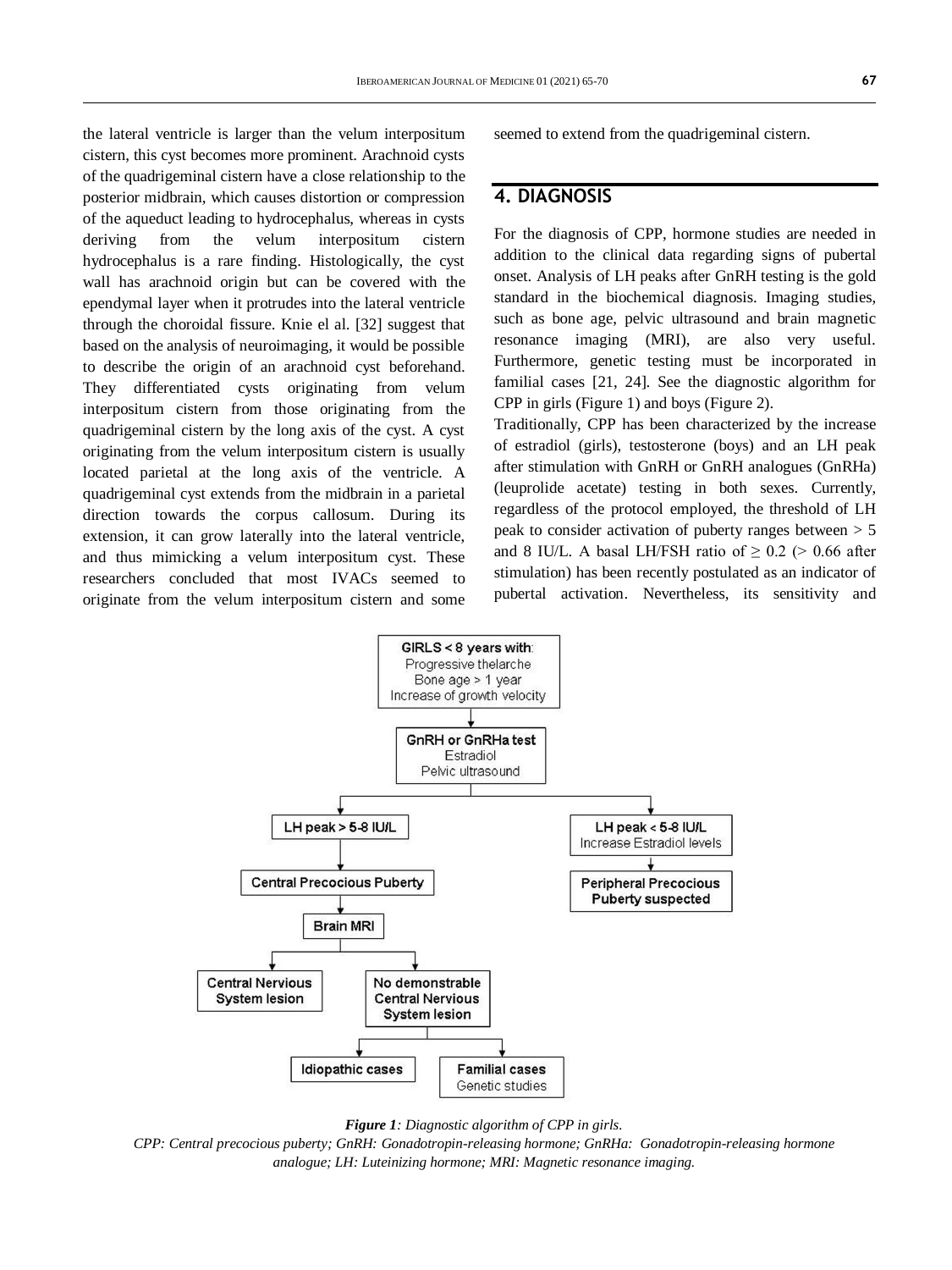specificity do not reach that of the GnRH-stimulated LH peak. Testosterone is a useful tool in the diagnosis of precocious puberty in boys and testosterone values in the prepubertal range rule out CPP. Conversely, low estradiol levels in girls do not reject the diagnosis of CPP. In addition, although the analysis of pulsatile secretion of estradiol could be more sensitive than that of isolated estradiol determinations, this test does not achieve the utility of GnRH test in the diagnosis of CPP [1, 2, 21, 23, 24].

The bone age is notably greater than the chronological age compared to normal variants of puberty. Notwithstanding, in the early phases of CPP this advance may not be very striking. The main utility of pelvic ultrasound is to detect changes in uterine and ovarian dimensions due to estrogen exposure, and ovarian tumors or cysts that can cause an increase in estradiol production [1, 2, 24].

CPP is more common by far in girls than in boys. Although

central nervous system disorders account for a higher percentage of cases in boys but must also be excluded in girls. Thus, girls with CPP should have a brain MRI scan as part of their assessment since clinical features, including age, are not helpful in predicting those with underlying pathology [20, 25, 26, 33, 34]. Brain MRI is the modality of choice to fully characterize ICACs. On neuroimaging, regardless of histology, arachnoid cysts are characterized as smooth, well-circumscribed lesions, with an imperceptible wall, displacing adjacent structures, and following the cerebrospinal fluid pattern (hypodense on CT and hyperintense on T2 with FLAIR suppression on MRI) (Figure 3). They can also have a remodeling effect on the adjacent bone. Arachnoid cyst in the lateral ventricle is commonly associated with focal enlargement of the lateral ventricle by the cyst with or without partial ventriculomegaly. The shape of the cyst is round or oval, not irregular [4-7, 10, 13, 14, 16].





*CPP: Central precocious puberty; GnRH: Gonadotropin-releasing hormone; GnRHa: Gonadotropin-releasing hormone analogue; LH: Luteinizing hormone; MRI: Magnetic resonance imaging.*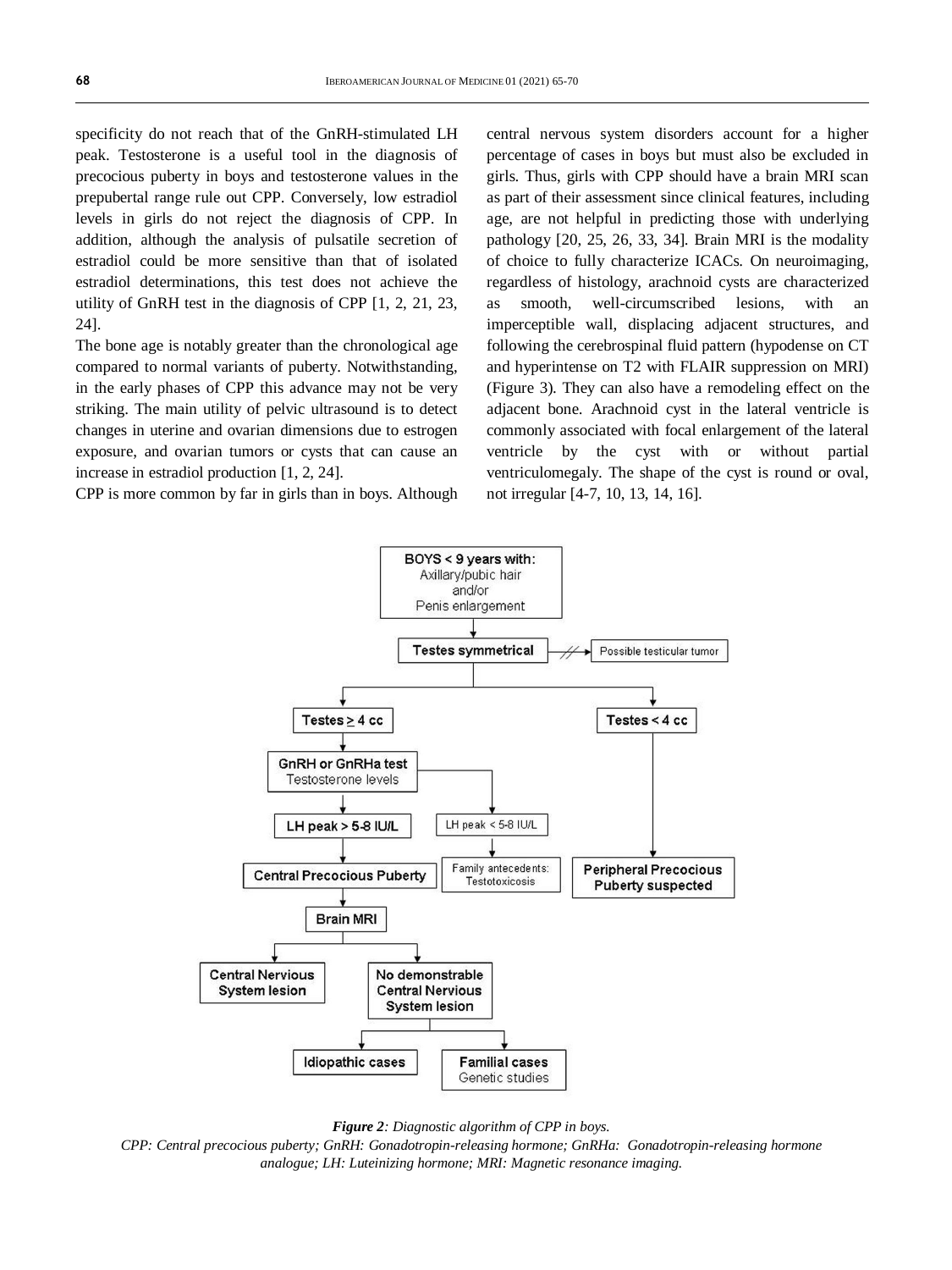

*Figure 3: Brain magnetic resonance imaging. A) Axial FLAIR image: the intraventricular cyst shows the typical water-like loss of signal, confirming its cerebrospinal fluid content. B) Axial T2-weighted image: a thin-walled hyperintense cerebrospinal fluid-like cyst inside the left ventricle is seen.*

# **5. MANAGEMENT**

In CPP cases secondary to central nervous system lesions, the etiological treatment, such as surgery, would not have any effect on the course of pubertal development [1, 2]. Controversy remains about when surgery is indicated and which procedures to chose. There seems to be a consensus that in pediatrics patients the indication for surgery is seizure onset, hydrocephalus, ruptured/hemorrhaged, and mass effect or slow growing clinical course [6, 32, 35].

The use of intramuscular GnRHa depot preparations (triptorelin or leuprolide) every 28 days is the medical treatment selected for CPP. This compound stems from a chemical substitution at position 6 and 10 of the native GnRH molecule, it has a decreased enzymatic degradation and in parallel, an increased affinity for the GnRH-pituitary receptor resulting in desensitization of the receptor. Consequently, this action produces an inhibition of gonadotropin secretion [36].

On the optimal age to withdraw the GnRHa treatment in girls, with the aim of menarche emerging near to the age of the normal population, we should evaluate whether to discontinue the treatment around 10 years of chronological age or 12 years of bone age. In this regard, spontaneous

menses appears around 12 months after GnRHa withdrawal. In boys, we should make a decision around 11- 11.5 years of chronological age. The available evidence shows that GnRHa is safe and effective, and long-term data suggests that reproductive function is satisfactory after discontinuation of treatment [24, 25, 36, 37].